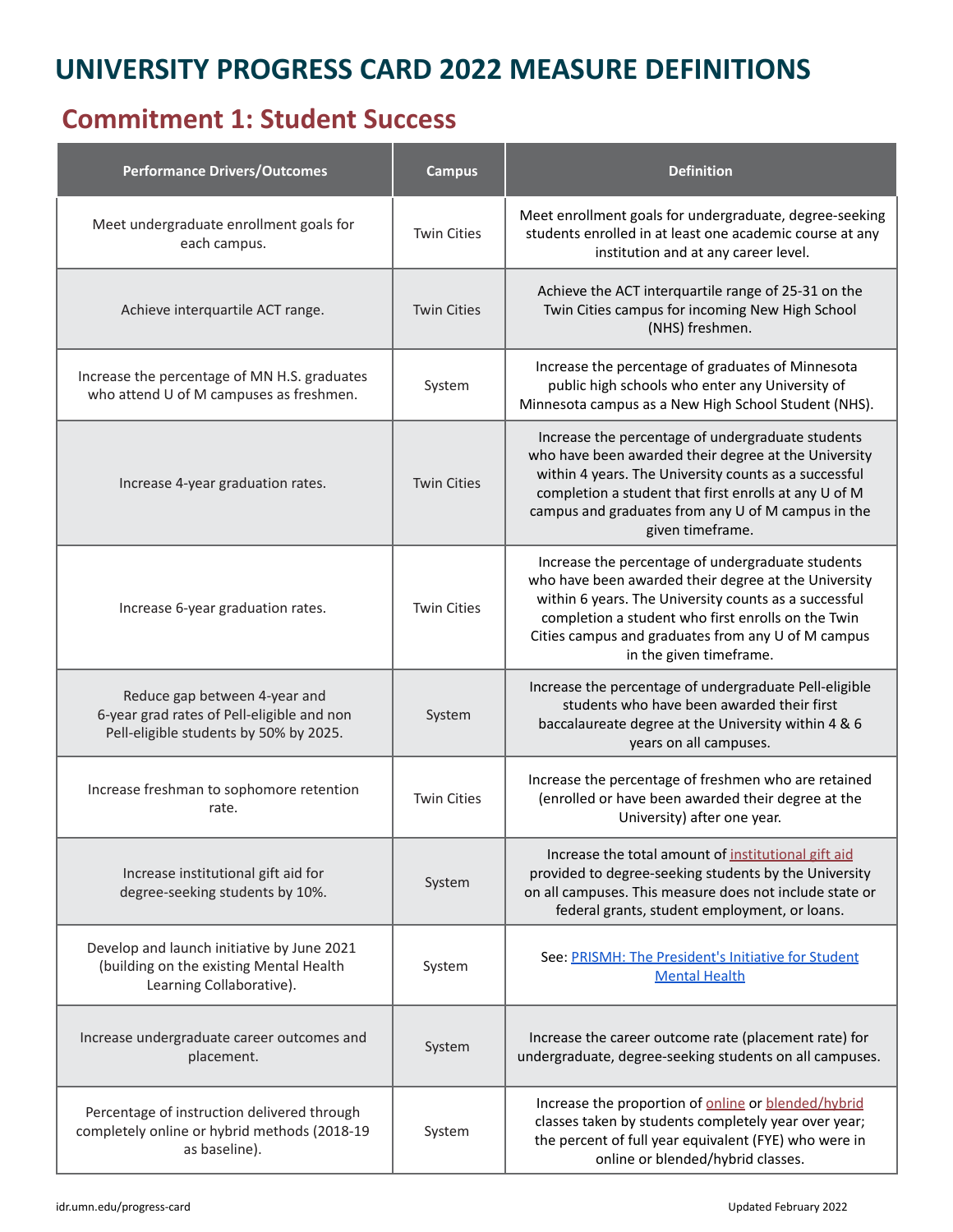# **Commitment 2: Discovery, Innovation, and Impact**

| <b>Performance Drivers/Outcomes</b>                                                                                                                      | <b>Campus</b>                  | <b>Definition</b>                                                                                                                                                                                                                                                                                             |
|----------------------------------------------------------------------------------------------------------------------------------------------------------|--------------------------------|---------------------------------------------------------------------------------------------------------------------------------------------------------------------------------------------------------------------------------------------------------------------------------------------------------------|
| Increase research opportunities for all<br>undergraduate students.                                                                                       | <b>Twin Cities</b>             | Increase research opportunities for undergraduate<br>students on the Twin Cities campus including: assist<br>faculty in conducting research, assist faculty with their<br>creative project, or conduct their own research/creative<br>project with faculty guidance/supervision.                              |
| Target growth for sponsored awards of 5% per<br>year (stretch 7%) for next 5 years. Maintain<br>Top 10 public University expenditure ranking<br>in HERD. | System /<br><b>Twin Cities</b> | Increase sponsored awards by 5% per year (stretch goal<br>of 7%) for the next 5 years as well as maintaining Top<br>10 public University expenditure rankings of total<br>annual research and development expenditures by the<br>National Science Foundation in NSF HERD.                                     |
| Increase percentage of graduate students and<br>postdocs employed in positions that use their<br>degree.                                                 | <b>Twin Cities</b>             | Maintain 95% of graduate students and postdocs<br>employed in positions that use their degree according<br>to the response to the question "To what extent has<br>your PhD degree equipped you with the skills needed<br>for success in your current career?" in the Graduate<br>School Annual Alumni Survey. |
| Grow start-ups per year.                                                                                                                                 | System                         | Increase the number of start-ups formed through UMN<br>Technology Commercialization to 25.                                                                                                                                                                                                                    |
| Increase industry sponsored awards.                                                                                                                      | System                         | Increase the amount of sponsored awards from the<br>Private Business & Industry category.                                                                                                                                                                                                                     |
| Elevate USNWR National Public rankings and<br>Shanghai rankings.                                                                                         | <b>Twin Cities</b>             | Elevate the Twin Cities campus rankings for US News &<br>World Report to Top 25 for public universities and<br>Shanghai to Top 35.                                                                                                                                                                            |
| Achieve Carnegie Community Engagement<br>designation.                                                                                                    | System                         | Achieve the Carnegie Commission's Community<br><b>Engagement Elective Classification for Community</b><br>Engagement on all 5 campuses by 2025.                                                                                                                                                               |
| Develop unified service, outreach, &<br>engagement database and map.                                                                                     | System                         | See: University of Minnesota Public Engagement<br>Footprint database map.                                                                                                                                                                                                                                     |
| Increase state funding.                                                                                                                                  | System                         | All State of Minnesota support, including direct<br>appropriations, support of capital projects, student<br>financial aid, PUF endowment, and goods and service<br>contracts.                                                                                                                                 |
| Increase state-sponsored research.                                                                                                                       | System                         | Research or training grants and contracts specifically<br>contracted by the State of Minnesota.                                                                                                                                                                                                               |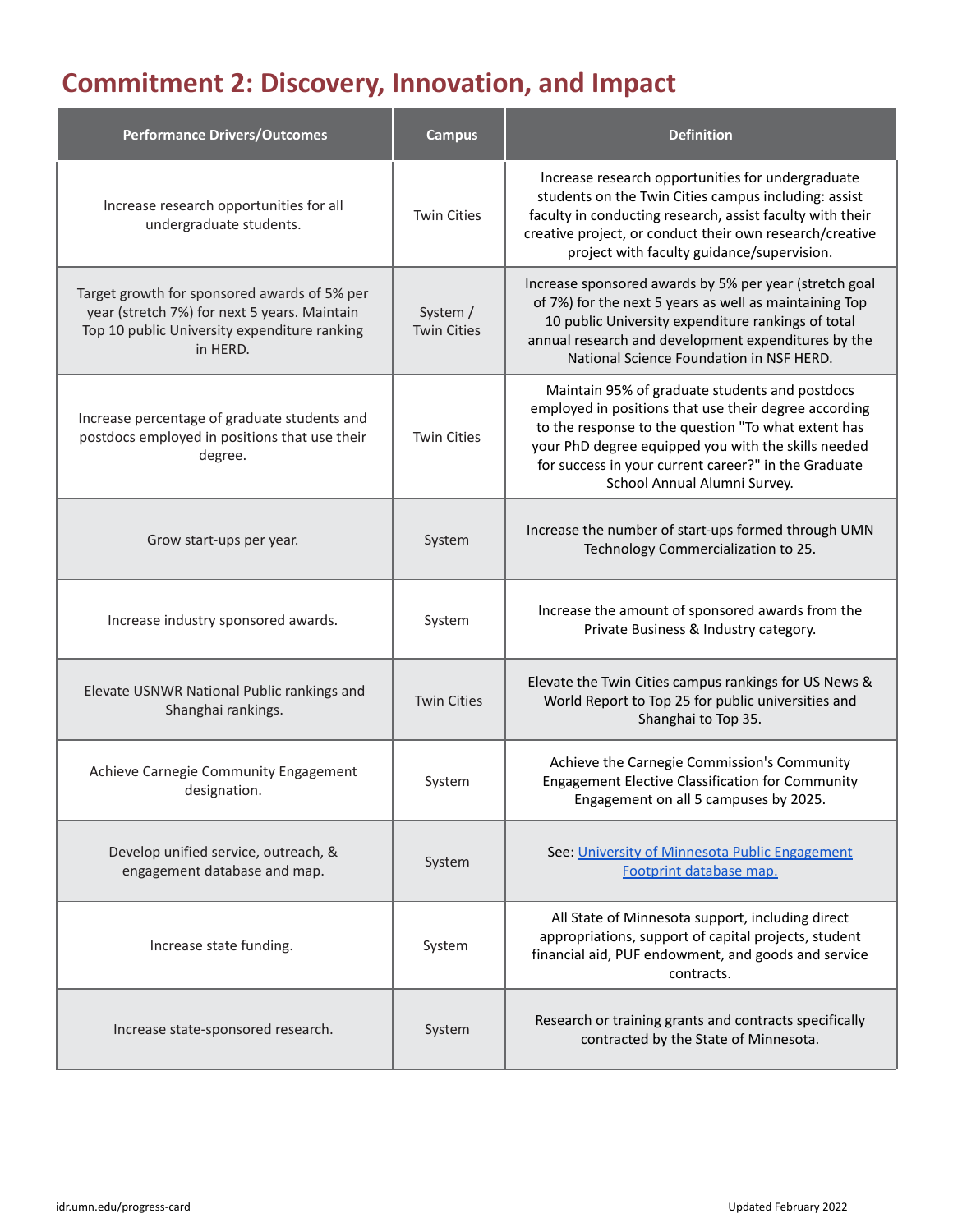## **Commitment 3: MNtersections**

| <b>Performance Drivers/Outcomes</b>                                                                                                                       | <b>Campus</b>              | <b>Definition</b>                                                                                                                                                                                                                                                                                                                                                                                                                                                                                                                                                  |
|-----------------------------------------------------------------------------------------------------------------------------------------------------------|----------------------------|--------------------------------------------------------------------------------------------------------------------------------------------------------------------------------------------------------------------------------------------------------------------------------------------------------------------------------------------------------------------------------------------------------------------------------------------------------------------------------------------------------------------------------------------------------------------|
| Elevate NIH Blue Ridge ranking each year.                                                                                                                 | System                     | Increase the University's annual ranking to the top 25<br>among medical schools based on the total dollar<br>amount of grants received from the National Institute<br>of Health as analyzed by the Blue Ridge Institute for<br>Medical Research.                                                                                                                                                                                                                                                                                                                   |
| Increase the number of med-tech / health<br>science disclosures each year.                                                                                | System                     | Increase the number of annual disclosures in the<br>MedTech/Health Science fields each year.                                                                                                                                                                                                                                                                                                                                                                                                                                                                       |
| Improved patient experience scores year over<br>year.                                                                                                     | System                     | Improve patient experience scores to 85% who would<br>recommend the UMN by 2025.                                                                                                                                                                                                                                                                                                                                                                                                                                                                                   |
| Increase Times Higher Ed Sustainability<br>Development Goal Ranking, including but not<br>limited to climate action, clean water, and<br>land ecosystems. | System                     | University rankings of progress on the UN's Sustainable<br>Development Goals by the Times Higher Education -<br>Impact Rankings international survey. The UMN's<br>inaugural submission ranking will be available in 2022.                                                                                                                                                                                                                                                                                                                                         |
| Achieve Gold STAR rating.                                                                                                                                 | System                     | The Sustainability Tracking, Assessment, and Rating<br>System (STARS) is a reporting tool of the Association for<br>the Advancement of Sustainability in Higher Education<br>(AASHE) and measures an institution's sustainability<br>performance in research, curricular, co-curricular,<br>operations, planning, and administrative categories.<br>STARS ratings of Bronze, Silver, Gold, or Platinum are<br>recognized for three years.                                                                                                                          |
| Establish next generation climate action plans<br>for 2030.                                                                                               | System &<br>each<br>campus | As a signatory to the Second Nature Carbon Leadership<br>Commitment, the University's climate action plans for<br>the system and campuses will include: a target date for<br>achieving carbon neutrality as soon as possible, interim<br>target dates for meeting milestones, mechanisms and<br>indicators for tracking progress, actions to integrate<br>carbon neutrality into students' educational<br>experiences, and actions to expand research in carbon<br>neutrality. Plans may also address other factors, such as<br>climate adaptation and resilience. |
| Increase the number of food, ag-tech, and<br>natural resource-related disclosures.                                                                        | System                     | Increase the number of disclosures in the Food,<br>Agricultural Technology, and Natural Resources<br>categories each year.                                                                                                                                                                                                                                                                                                                                                                                                                                         |
| Actively participate in industry and<br>government food, ag, and natural<br>resource-related initiatives and partnerships.                                | System                     | Issue degrees and certificates in the food, ag, and<br>natural resource-related fields, programs, etc. at all<br>degree levels systemwide.                                                                                                                                                                                                                                                                                                                                                                                                                         |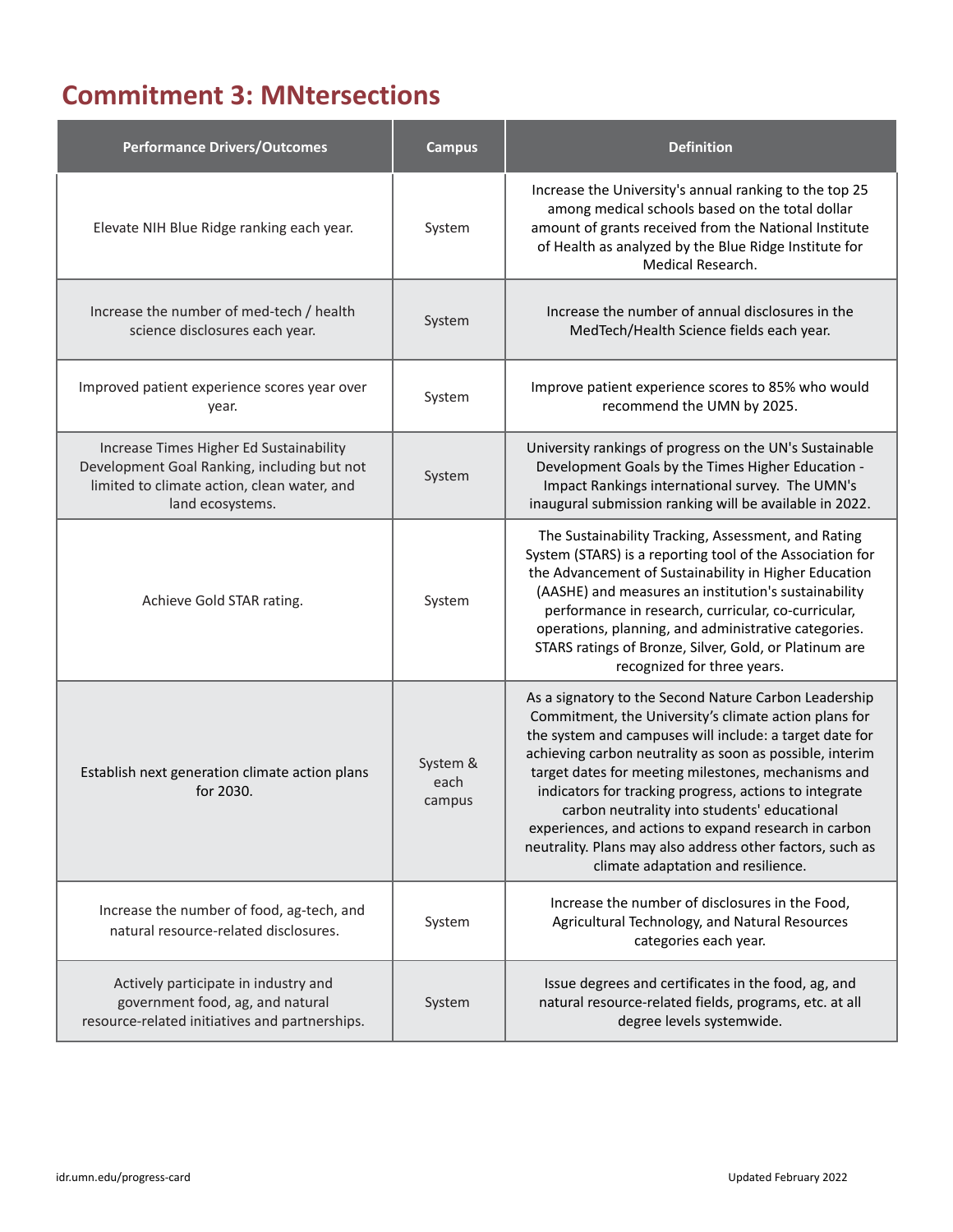# **Commitment 4: Community and Belonging**

| <b>Performance Drivers/Outcomes</b>                                                                                                                | <b>Campus</b>      | <b>Definition</b>                                                                                                                                                                                      |
|----------------------------------------------------------------------------------------------------------------------------------------------------|--------------------|--------------------------------------------------------------------------------------------------------------------------------------------------------------------------------------------------------|
| Increase percentage of BIPOC /<br>underrepresented (ethnicity) undergraduate<br>students in the freshmen class.                                    | System             | Increase the percentage of incoming undergraduate<br>degree-seeking BIPOC / underrepresented (ethnicity)<br>students.                                                                                  |
| Increase percentage of BIPOC /<br>underrepresented (ethnicity) incoming<br>professional and graduate students.                                     | System             | Increase the percentage of incoming professional and<br>graduate students BIPOC / underrepresented<br>(ethnicity) students.                                                                            |
| Increase percentage of BIPOC /<br>underrepresented (ethnicity) faculty hired<br>year over year.                                                    | System             | Increase the percentage of hired BIPOC /<br>underrepresented (ethnicity) faculty.                                                                                                                      |
| Increase percentage of BIPOC /<br>underrepresented (ethnicity) staff hired year<br>over year.                                                      | System             | Increase the percentage of hired BIPOC /<br>underrepresented (ethnicity) staff.                                                                                                                        |
| Decrease 4-year and 6-year graduation gaps<br>between white and BIPOC students.                                                                    | <b>Twin Cities</b> | Decrease the 4 year and 6 year graduation rate gap<br>between <b>BIPOC</b> students and white/unknown students.                                                                                        |
| Increase percentage of students with a sense<br>of belonging (Climate survey; SERU; "Agree I<br>feel I have a sense of belonging to my<br>campus") | <b>Twin Cities</b> | Increase percentage of students who respond that they<br>somewhat agree, agree or strongly agree with the SERU<br>survey prompt "I feel I that I belong at the University of<br>Minnesota"             |
| Increase commitment and dedication<br>measure in Engagement Survey.                                                                                | System             | Increase the percentage of favorable responses of<br>faculty and staff across the system on the Commitment<br>and Dedication metric in the biennial Employee<br>Engagement survey.                     |
| Complete Board of Regents April 2019 charge.                                                                                                       | System             | Complete the charge from the Board of Regents to<br>develop during 2020-21 a comprehensive policy<br>approach to educational activities, renamings, and<br>commemorations on the University's history. |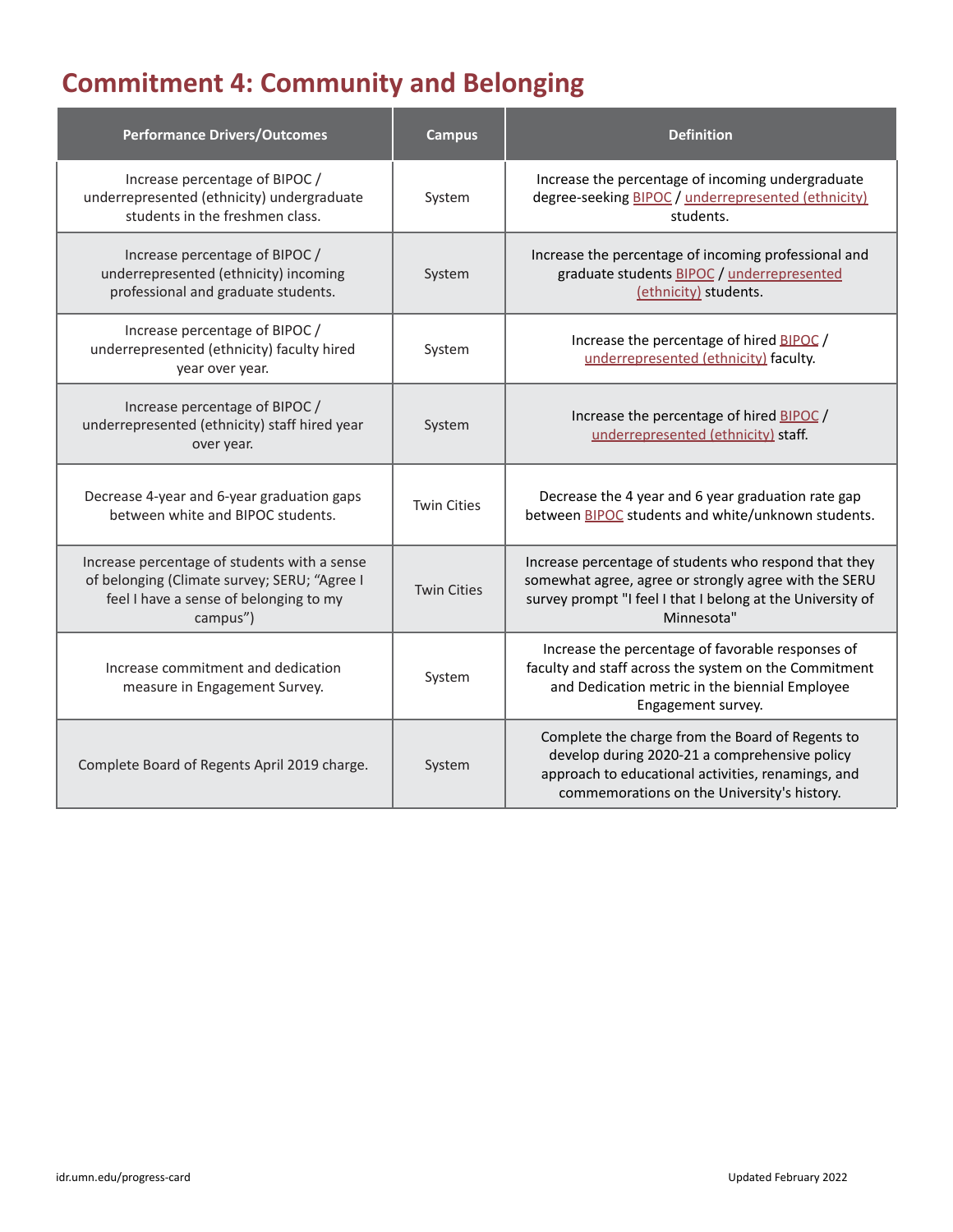## **Commitment 5: Fiscal Stewardship**

| <b>Performance Drivers/Outcomes</b>                                                                                    | <b>Campus</b> | <b>Definition</b>                                                                                                                                                                                                                                                                    |
|------------------------------------------------------------------------------------------------------------------------|---------------|--------------------------------------------------------------------------------------------------------------------------------------------------------------------------------------------------------------------------------------------------------------------------------------|
| Reduce average student debt for those who<br>borrow to less than \$25,000 upon graduation.                             | System        | Reduce the average amount of NHS student debt<br>accumulated by undergraduates with student debt at<br>the time of their graduation.                                                                                                                                                 |
| Increase on-campus employment<br>opportunities for all students each year.                                             | System        | Increase the number of undergraduate student workers<br>and graduate assistants employed on-campus.                                                                                                                                                                                  |
| Create a tuition free program for<br>undergraduate students by 2021.                                                   | System        | The Promise Plus Free Tuition Program was established<br>in 2021 and provides additional funds to cover the full<br>cost of tuition for four consecutive years for new<br>Minnesota freshmen enrolling full time at any UMN<br>campus whose families make less than \$50,000 a year. |
| Promote operational efficiencies by<br>maintaining spending on administration at 10<br>to 11.6% of total expenditures. | System        | Maintain administrative expenditures of 10.0 - 11.6% of<br>total spending. See: The PEAK Initiative                                                                                                                                                                                  |
| Institute annual reporting effort of continuous<br>improvement practices systemwide.                                   | System        | Available June 2022.                                                                                                                                                                                                                                                                 |

## **Term Glossary**

The terms below are used in the Progress Card measure definitions.

<span id="page-4-4"></span><span id="page-4-3"></span><span id="page-4-2"></span><span id="page-4-1"></span><span id="page-4-0"></span>

| <b>Term</b>                  | <b>Definition</b>                                                                                                                                                                                                                      |
|------------------------------|----------------------------------------------------------------------------------------------------------------------------------------------------------------------------------------------------------------------------------------|
| <b>BIPOC</b>                 | [Faculty/Staff/Students] who identify as United States citizens and identify as one<br>of the following: American Indian/Alaskan Native, Asian, Hispanic/Latino,<br>Black/African American, or Native Hawaiian/Other Pacific Islander. |
| Blended (Hybrid) Class       | A class with an in-person element and a remote-instruction or online element.                                                                                                                                                          |
| Institutional Gift Aid       | Financial aid given to students in the form of grants, scholarships, waivers and<br>tuition benefits that do not need to be repaid.                                                                                                    |
| <b>Online Class</b>          | A class that is delivered virtually and does not have set meeting times.                                                                                                                                                               |
| Underrepresented (Ethnicity) | [Faculty/Staff/Students] who identify as United States citizens and identify as one<br>of the following: American Indian/Alaskan Native, Hispanic/Latino, Black/African<br>American, or Native Hawaiian/Other Pacific Islander.        |